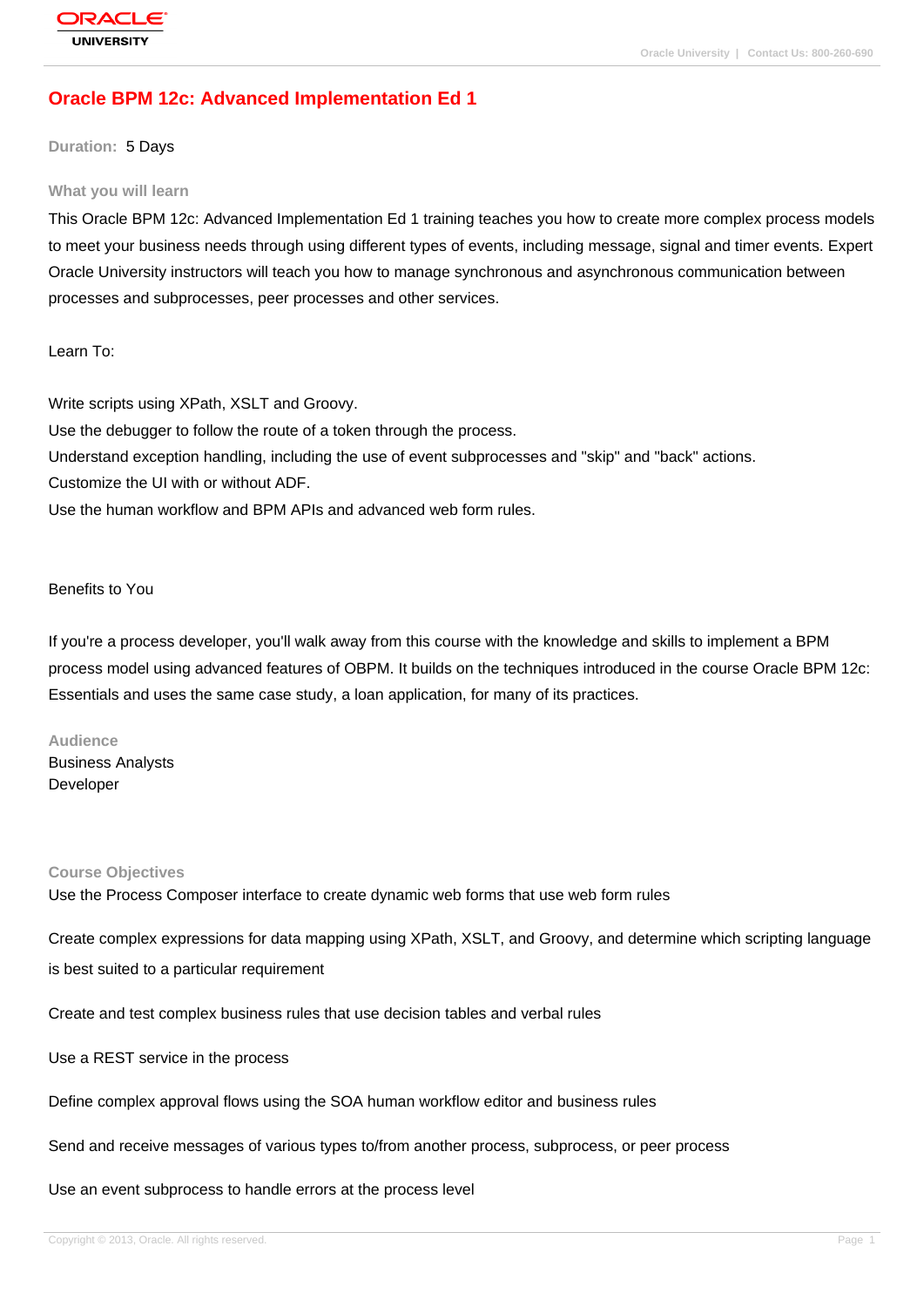Use skip and back to enable the token to return to a parent process at a particular point after an error has been caught

Use a Notification activity to send an email from a process

Create an ADF task flow for more complex user interaction with human tasks

Customize the BPM Workspace with new logo, title, and skin.

Use the human workflow API to list current active instances

Use the Debugger to track the path of the token through the process

#### **Course Topics**

## **Review of Oracle BPM Architecture and Tools**

Discussing Process Composer VS Studio About BPM 12c QuickStart About Process Debugger Deployment and Testing

## **Data in a BPM Process**

Discussing Process and Project Data Objects About Business Parameters Describing Data Associations and Mapping About XPath and Simple Expressions Discussing XSLT About Groovy scripting

#### **Business Rules**

About Facts and Fact Types About Value Sets Discussing General Rules, Verbal Rules, and Decision Tables Explaining Decision Functions About Testing and Test Suites Explaining Forward Chaining Inference

## **Human Workflow**

Overview of Human Workflow Discussing Stages and Participants Discussing Participant Lists Using Expressions to build participant lists Using Business rules to build participant lists About Task options and task properties

## **Implementing ServiceTasks**

Overview of Services and References Overview of Service Adapters Creating and Using a File Adapter Creating and Using a Database Adapter Using a Mediator and transformation to match data types